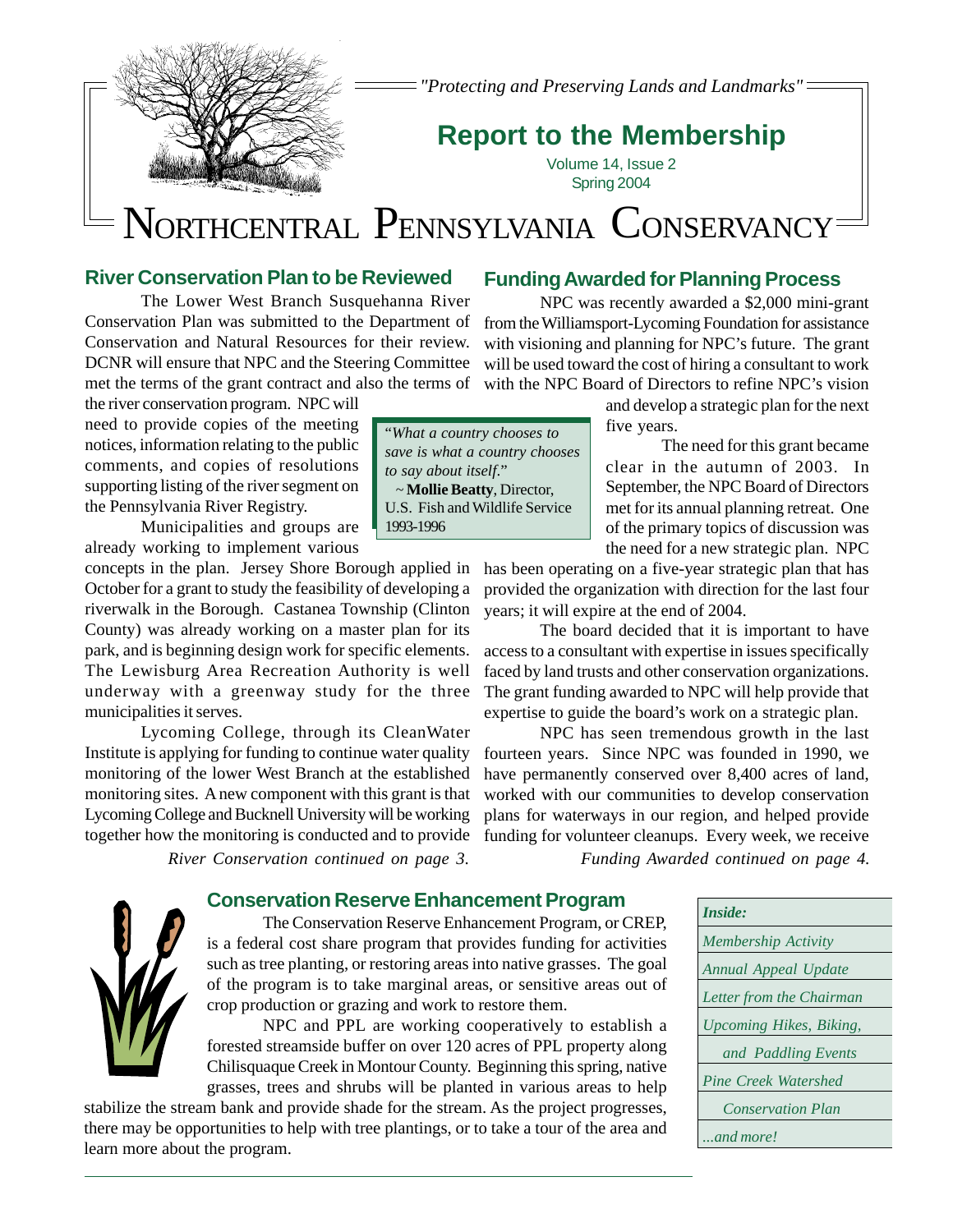## **Membership Activity from 1/1/2004 through 2/29/2004**

Please take note of our **CORPORATE MEMBERS** who have shown they care about the future of our communities with their corporate membership, and show YOUR support to them.

**Osprey (\$1,000-1,999)** Alpine Club of Williamsport

#### **American Kestrel (\$500-749)**

First Columbia Bank & Trust Lyc. Co. Conservation District Lycoming Co. Planning Commission Stubler Enterprises, Inc. Susquehanna Chapter of Trout Unlimited Woodlands Bank

#### **Black Bear (\$500-999)** Gordon & Margie Shaw

**White-tailed Deer (\$250-499)** Richard & Adrienne Craig Chris Dwyer

#### **Black Cherry (\$100-249)**

Dr. Thomas Aufiero & Dr. Suzan McGary Malcolm Barlow,

2

 Muncy Farms Robert W. Colley, Hoyer's Photo Supply Inc. Gary & Susan Harris

**Small Business (\$100-499)**

Bald Eagle Township Jersey Shore Hospital Larson Design Group Inc. Lonza Inc. Parente Randolph PC PMF Industries Inc. Radiant Steel Products Co. Ralph S. Alberts Co., Inc. Sovereign Bank Sun Bank Zimmer Insurance Agency Inc.

Gilbert L. Maton Robert W. McCullough William & Nancy Pfeiffer Pine Creek Headwaters Protection Group Pine Creek Preservation Association Anne Rice & Rick Matukonis H. Kenneth & Marilyn G. Ruhl W. Bruce Saunders Louis S. Winner Jr. DDS PA

**Red Oak (\$50-99)** Dr. & Mrs. David Ambrose R. Jeffrey Coup R. Max Coy

Boyer & Elinor Kantz Charlie Lockard William & Susan Martens Kevin L. McJunkin & Marianne Tillotson Shawn McLaughlin Jim & Anne Meyer Joseph A. Pecchia Michael J. Piccuta MD Karen Rush Carolee & Dick Thatcher David J. & Linda M. Ward Dan & Margery Wurster

#### **Sugar Maple (\$35-49)**

Eila & Jack Campbell Joseph & Ginny English Dave & Roxanne McMillan Max Mitchell Dean W. Selfe Mark & Betsy Smith Barbara Sonies Linda & Mike Tate Andrea Young

#### **White Pine (\$25-34)**

Rob Barbour Tom Bossert R. Lowell Coolidge Mike Crist James A. Drobile Esq. Alissa du Bois Larry & Maggie Emery Ted & Lee Fenno

Donald G. Holtzman Charley & Lisa Hooper Dr. Lester G. Kleckner Michael D. Miller Stash & Helene Nawrocki Robert & Leah Oberheim Gary E. Packer Howard Parks Mr. & Mrs. Chester Pribble Deborah Reeder Clifford A. Rieders Jerry & Melinda Updegraff Donald & Vera Visscher Wellsboro Area Chamber of Commerce Barry & Jann Yontz

#### **General Contributions** Jim & Anne Meyer

Loyalsock Creek Watershed Memorial Fund

#### **Honorariums**

*Chris Dwyer* by Leslie & Adrienne Noelk

**Donation to DRF Endowment** Gladys Lewis

**Donation to Alfred & Helen Buck Land Acquisition Fund** Alfred Buck

## **Annual Appeal Update and Donor Recognition**

Our most sincere thanks to all who contributed to this year's Annual Appeal (see list below). This appeal is a vital source of operational funding. If you have not already contributed to this very important appeal, it is not too late! Your gift could push our goal over the top. For more information or to make a gift, please contact the NPC office at 570-323-6222.

Jay & Juli Alexander Donald & Ann Alsted Malcolm Barlow Mike & Donna Bastian John & Susan Best Jennie S. Beyer Herman & Rita Bocher Patty L. Bowman Esq. Eila & Jack Campbell Blair & Mary Carbaugh Richard & Grace Carey James D. & Maria C. Casale Donald E. Clark Steve & Rita Confair R. Lowell Coolidge David & Sally Craig Cromaglass Corp./ Allan N. Young Duane & Denise Daniels Michael & Mary Ditchfield Fred W. Dochter Merrill J. & Dorothy F. Dodge Mrs. Anne Donnelly Kevin Drewencki James A. Drobile Esq.

Paul W. Duck George & Shirley Durrwachter Chris Dwyer Dr. & Mrs. Herbert A. Ecker Sr. Anthony C. Ferraro Joanne Fisher Michael R. & Teri H. Fisher James Geurts David K. Gilpin Joan C. Gingrich Robert J. & Claramae Glunk Mr. & Mrs. Law Groner Brian & Angela Haas William B. Heffner III Charles W. Hummer Sr. Jersey Shore State Bank Ronald & Martina Johnson Susan Joshi Oscar W. Knade Jr. Frances Kuntz Wayne Laubscher Gladys E. Lewis Dr. Bob Little III & Amie Little Charlie Lockard William Logue

Willem J. & Tamara D. Lubbe Ms. Idell Ludwig Mr. & Mrs. Edward Lyon Jr. Roger A. Madigan Bobby Maguire/Mountain Stone & Carved Rocks Gilbert L. Maton Ray & Shelly Mattie C. Edward S. Mitchell Linda C. Murray Leslie & Adrienne Noelk Michael J. Piccuta MD Joseph H. Radley Stephen & Stephanie Radulski James & Cheryl Redmond Patricia A. Reeder Restless Oaks Restaurant Anne Rice & Rick Matukonis John & Marguerite G. Rich Jack & Joann Rishel Carl W. Schlappi Rich & Beth Schluter Charles & Helen Schwarz Dean W. Selfe Stephen & Christine Sleboda

Bill & Joanne Sneeder Barbara Sonies Deborah Tamny Robert & Jean Teufel Carolee & Dick Thatcher Steven Uzupis William & Kimberly Van Campen Chalmer & Ruth Ann Van Horn Donald & Vera Visscher John & Carol Wagner Robert G. & Rose Ann Wallace Rev. & Mrs. Larry Waltz Marty Walzer Bud Webb Harry & Becky Webster Paul O. & Patricia Wentzler Ernie Wheeland Wheeland Lumber Co. Inc. Mrs. William F. Williams Dave Winton Alex & Tracie Witter Dr. & Mrs. Daniel Wolfe Zimmer Insurance Agency Inc.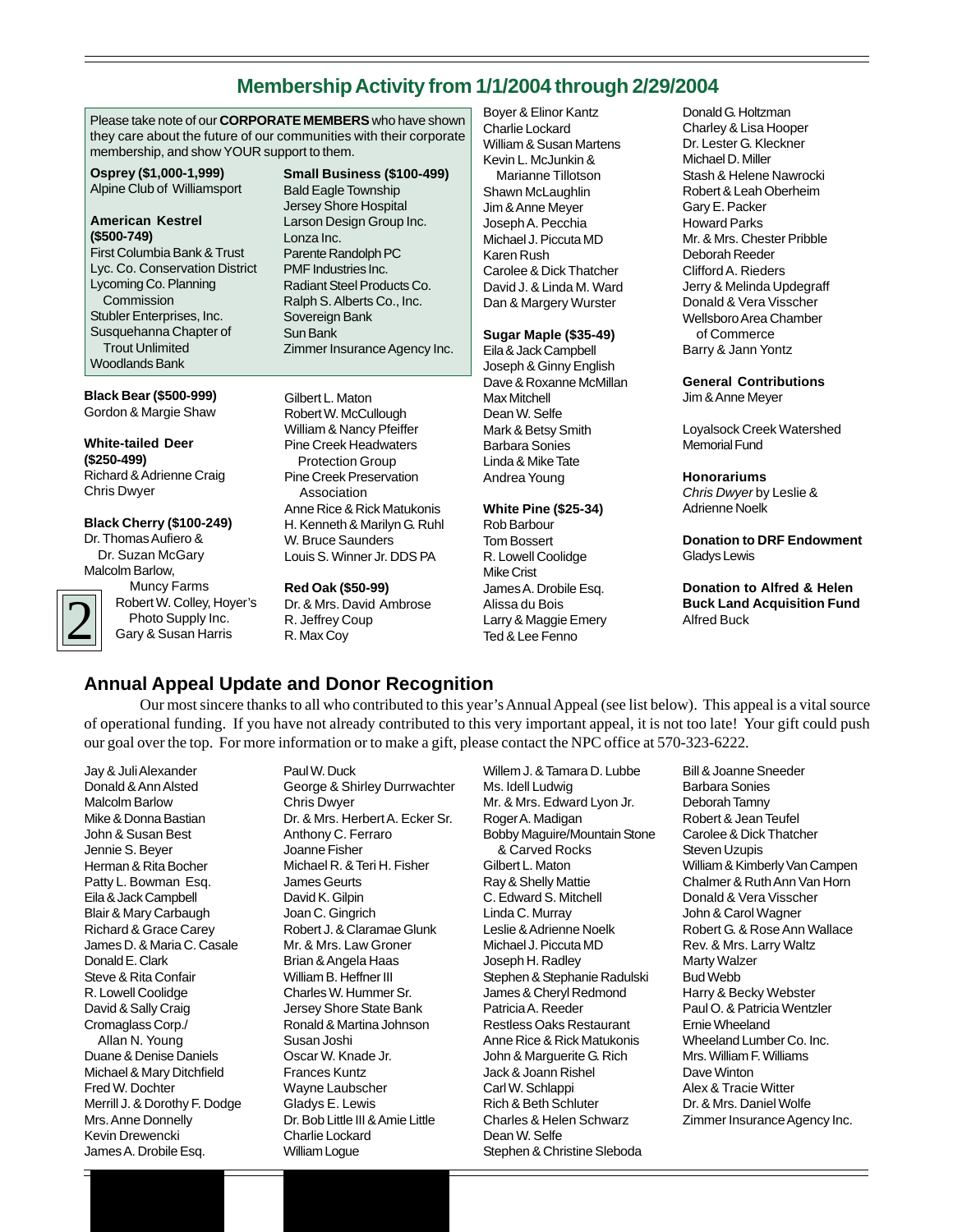## **Letter from the Chairman:** *The Promise of Spring – a time for change.*

within the Northcentral Pennsylvania Conservancy. To understand and behold the future, we must reflect upon the past seasons.

During 2003, countless changes have occurred within the conservancy. Among them, one of the larger moves has been exactly that – we established a new headquarters for NPC's operation, as noted so well in the previous newsletter by our staff.

The general membership has grown as well as corporate membership, and we have made many new friends within the twelve county area that we serve. As we start 2004, we are at a pivotal crossroads for the organization. As an organization, we have a decision to make. Do we maintain our current methods that record shows we have been successful and not disturb our comfort zone, or do we dare to raise the bar for the organization and take a leap to a new level of service within the communities we serve?

I believe along with the conservancy board that we must rise to the occasion and move to the next level of growth for the conservancy's vitality in the years to come. The first step to accomplishing this goal is to formulate a strategic plan for the organization that will map out the critical challenges in time to come. Currently we are reviewing several proposals from other organizations to help us put into place plans for our bright and bold future. Contained within these plans will be new and fresh approaches for work plan priorities, membership growth, fundraisers, conservation easements, special appeals, and more. Truly, this is a milestone endeavor for the board and staff to accomplish during the third quarter of 2004.

Personally, the time I have served on the board and as Chairman has been a tremendous time of growth for me. The rewards that I have received from being involved on the board and as Chairman have been many. I would like to take this opportunity to thank the board for all of their efforts and the fine support that they have given the organization and myself. It has been an honor and a privilege to accept their vote of confidence in me over the last two years. I have been deeply moved by the high level of commitment that board members have made so that the organization would maintain ongoing success in all of its endeavors.

The staff has done an exceptional job of caring and serving the organization. We are truly fortunate and should be very thankful for the hard work and ongoing daily efforts of Reneé Carey, Julie Adams and Darlene Warner. I know I am.

I would like to extend gratitude on behalf of the

As we embrace this season, change is evident Northcentral Pennsylvania Conservancy's board and myself to the general and corporate membership for their ongoing commitment to the organization. Your dedication is the catalyst to maintaining our very existence as a vital organization.

> Finally, I personally want to thank my employer, PPL Corporation for caring about the communities we live and work in to extend their funding and support and for giving me the opportunity and time to get involved in community affairs and programs like the Northcentral Pennsylvania Conservancy. To this end and the continued support from people and organizations as mentioned previously, the Northcentral Pennsylvania Conservancy will continue to grow and prosper and change, just as Spring promises.

> *Editor's Note: Chairman of the Board Kevin Drewencki will "retire" from the NPC board of directors in May of this year, after eight years of service, the last two of which he served as chairman.*

○○○○○○○○○○○○○○ ○○○○○○○○○○○○○○

the public with opportunities to learn more about the quality of water that flows by their community. *River Conservation continued from page 1.*

3 *Note: If your municipality, organization, or group is working on a project, or is interested in beginning a project that is recommended by*



*the Lower West Branch Susquehanna River Conservation Plan, remember that the Department of Conservation and Natural Resources (DCNR) Community Conservation Partnership Program (C2P2) grant period will open in July and applications will be due sometime in October. It's not too early to begin your grant application!! Contact NPC if you need more information.*

#### **Volunteer Speakers Needed!**

Did you make a resolution this year to get more involved and volunteer? We have a great opportunity for people who like to talk! The Education Committee has worked to develop a presentation to present to local groups and now we are looking to recruit speakers.

We often receive requests for a speaker to travel to local service club and professional association meetings to share information about NPC. These opportunities are a wonderful way to reach out to the community and get the word out about NPC. With a Speaker's Bureau in place we can reach more people throughout the region, and help free up staff time for more program work. For more information or to sign up, please let us know!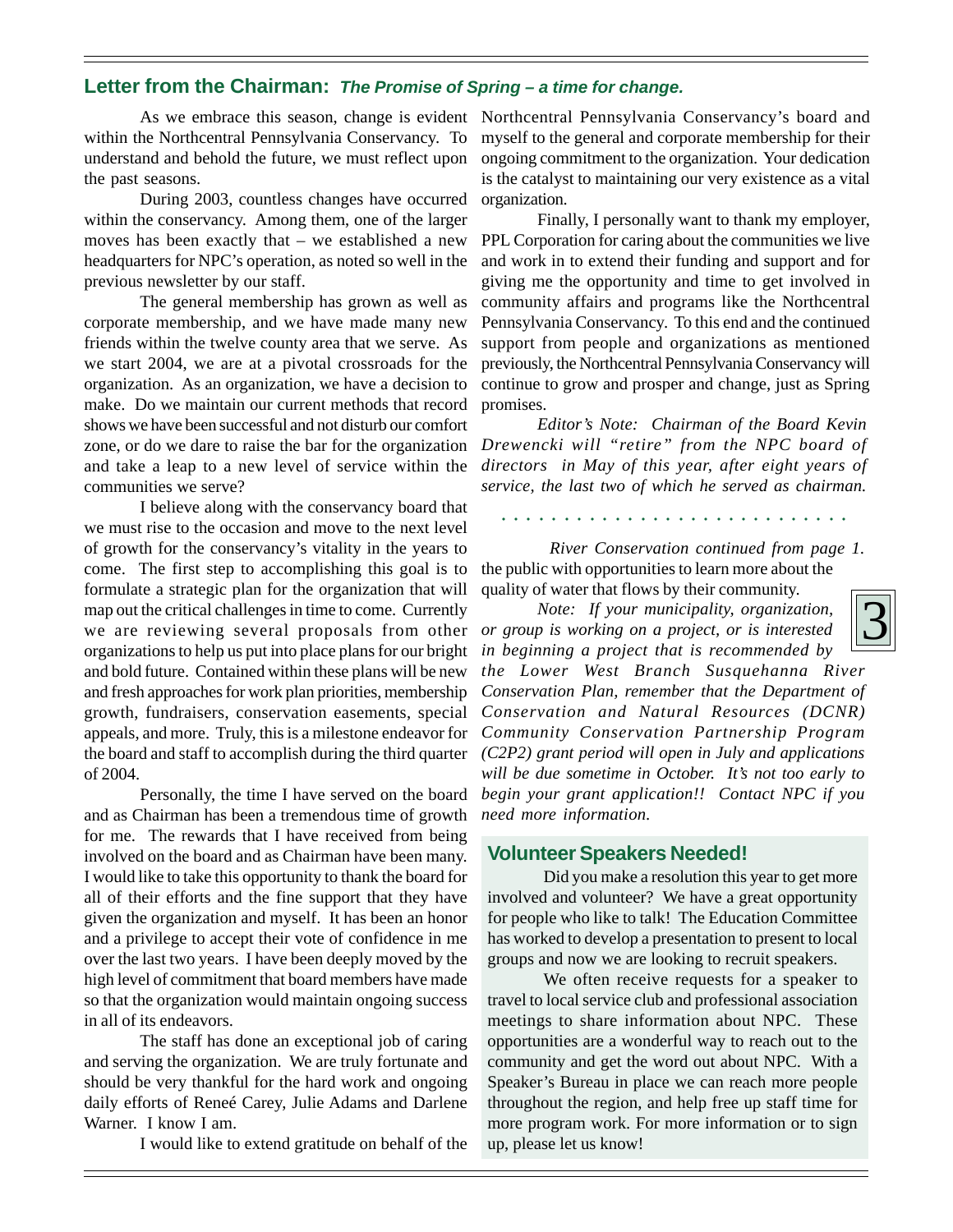

NPC volunteers visit the Townsend Property in Lycoming County. This was NPC's first completed project-- we will see views of it on our bike trip August 15, 2004 (see article below).

#### **"Canyon Vista/Flynn Property" Hike**

Hike with us on September 18th to Canyon Vista for a view to behold! This hike will take place at World's End State Park in Sullivan County. After we hike to the vista which overlooks Loyalsock Creek and the valley, we will visit a rock labyrinth area for a bit of exploring. This is another opportunity to visit a property that we have been able to protect with your support. This property, also known as the Flynn property, was purchased by NPC



at an auction and transferred to state ownership in the early 1990's. Visitors to World's End State Park can now enjoy the view that we protected with this purchase.

This hike will be of moderate difficulty with an ascent to the vista at 1750 feet. We recommend that you wear sturdy hiking shoes and comfortable clothing. Also, bring plenty of water and a snack/packed lunch. For meeting time and location, please contact Julie Adams at 570-323-6222 or email jadams@npcweb.org.

#### **Rail Trail Bike Trip Planned**

This year we will partner with the Alpine Club to provide our members with the opportunity to ride the new section of the Pine Creek Rail Trail with guidance from NPC and Alpine Club member Charlie Schwarz. Charlie plans to lead the group on our trek starting in Waterville (or possibly Jersey Mills) and ending in Jersey Shore.

This ride will feature a view of the Townsend Property, the very first project NPC completed. The property is surrounded on three sides by State Forest land, has nearly a mile of frontage on Pine Creek, and contains meadows, mountain land, wetlands, and two small tributaries to Pine Creek. Acquisition and transfer of this property to state ownership assured protection of the property and public recreational access to Pine Creek.

For more information, contact the NPC office at 570-323-6222 or email jadams@npcweb.org.

### **Fishing Creek Sportsmen's Efforts**

The Fishing Creek Sportsmen's Association in Columbia County may be known for their annual children's fishing derby, or their fish stocking efforts, but these are not the only projects this group has underway. The group now owns three properties that front or border Fishing Creek. Two of the properties are in Benton Township, while the third lies in Fishing Creek Township.

The Fishing Creek Sportsmen's Association (FCSA) bought its first property in 1995. This was the beginning of their efforts to manage properties in order to provide recreational access to Fishing Creek. Their most recent acquisition in January brought their acreage total to 87 acres. This translates into over one and one-half miles of creek frontage.

FCSA is working to learn more about the forest resources on these properties. They are also working with the Fishing Creek Watershed Association and the Columbia County Conservation District to repair damage done to the stream through flooding events over the years. FCSA contacted NPC to learn more about how they can ensure public access to these properties for future generations. Watch your newsletter for updates!

telephone calls and visits from property owners who wish to conserve their properties for the future. The early 1990's. Visitors to World's End State Park Funding Awarded continued from page 1.<br>
can now enjoy the view that we protected with this telephone calls and visits from property owners who wish to conserve their pro

> With this growth, and with so many successful projects, we face a tremendous challenge in the future. As we look toward that future, we must have a clear vision of what it will mean to accomplish our mission. With a clear vision in place, we can set goals and priorities. This project is an investment not only of time and money, but also an investment in the long-term future of NPC.

> The next step the board will take is to choose a consultant. Once the consultant is selected, the board will meet in late spring to begin planning. The strategic plan will be in draft form by fall of 2004.

> In addition to the grant from the Williamsport-Lycoming Foundation, NPC continues to seek grants from other funders. Grant proposals written early this year are still in process. Board and staff members will continue to look for additional sources of funding for this project.

> What will come out of this significant investment of time and money? Successful planning will result in an energized board and staff. This project will also result in clear priorities for our conservation work, which will mean a greater efficiency from our limited resources. With a refined vision and strategy for the coming years, NPC will be able to accomplish the maximum amount of program work for our donors dollars.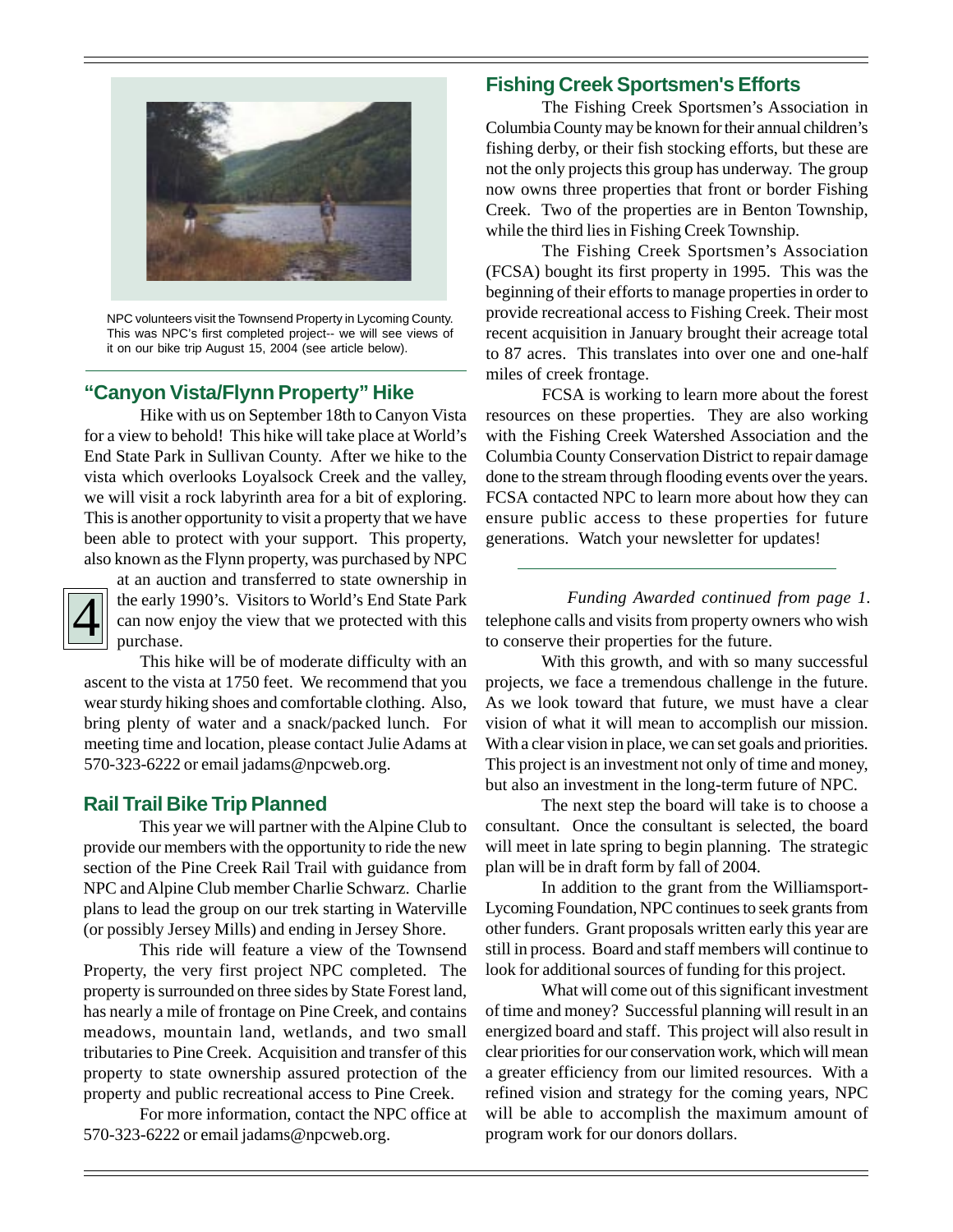## **Water Trips Planned**

Two fun experiences are planned for this summer on the Susquehanna. If you missed out last year, here is your chance to join us May 22, 2004 as we travel in Canoe Susquehanna's Big Canoes down the Susquehanna from Montoursville to Muncy. Last year's excursion was so popular, it sold out months before the trip, so register early to reserve your seat!

Cost of the trip is \$30/person and includes boat rental, life vest rental, and an expert guide in each canoe. This is a rain-or-shine event and registration is limited to 22 people. You may register by filling out the form in this newsletter and mailing it to the NPC office.

In addition to the picturesque canoe trip, we are planning a kayak outing. All skill levels welcome! This year, we are providing an opportunity for members and others (ages 13 and up) to learn a bit about paddling and enjoy a leisurely kayak trip down the Susquehanna to Muncy, starting in Montoursville. The trip will take place on Saturday, August 7, 2004.

The cost of the trip is \$40 which includes boat and life vest rentals, shuttle service and expert instruction. We will team up with Canoe Susquehanna to provide rentals and instruction to those of you who want to

#### **Pine Creek Watershed Conservation Plan**

The Endless Mountains RC&D is leading the effort to develop a river conservation plan for the entire Pine Creek watershed. Some members of the project steering committee include NPC, the Tioga County Conservation District, Lycoming College's CleanWater Institute, and residents of the watershed.

The group will be meeting at the end of April to review the questionnaires mailed to property owners, received from NPC' website, and distributed through local businesses. Thank you to all the folks who took the time to provide feedback on the watershed and ideas for how to maintain or enhance the area.

If you did not fill out a questionnaire, do not worry. There will be more opportunities for public input and involvement. If you have e-mail and want to be directly contacted about future meetings, please contact office@npcweb.org with your e-mail address.

experience the Susquehanna in a boat of your own.

To register for either trip, simply fill out the form in this newsletter. For more information, please contact Julie Adams at 570-323-6222 or jadams@npcweb.org.



#### **2004 Paddling Events Registration Form**

*[Pre-registration is required]*

To register, simply fill out the form and mail it, along with payment, to NPC at PO Box 2083, Williamsport PA 17703, or fax it to us at 570-321-1697. All registrations will be granted on a first-come, first-served basis.

-----------------------------------------------------------------------------------------------------

These trips are appropriate for those aged 13 and up.

|                                                                                  |  | Number of participants | Cost                   | <b>Total Due</b> |
|----------------------------------------------------------------------------------|--|------------------------|------------------------|------------------|
| Big Canoe Outing (May 22, 2004) $\frac{\phantom{+}}{2}$                          |  |                        | \$30/person            |                  |
| Kayak Trip (August 7, 2004)<br><u> 1986 - Jan Samuel Barbara, politik e</u> ta p |  |                        | \$40/person            |                  |
|                                                                                  |  |                        | <b>Amount Enclosed</b> |                  |
| Payment information:                                                             |  |                        |                        |                  |
| Check enclosed<br>□                                                              |  |                        |                        |                  |
| Please charge my VISA/Mastercard<br>⊔                                            |  |                        |                        |                  |
|                                                                                  |  |                        |                        |                  |
|                                                                                  |  |                        |                        |                  |
|                                                                                  |  |                        |                        |                  |